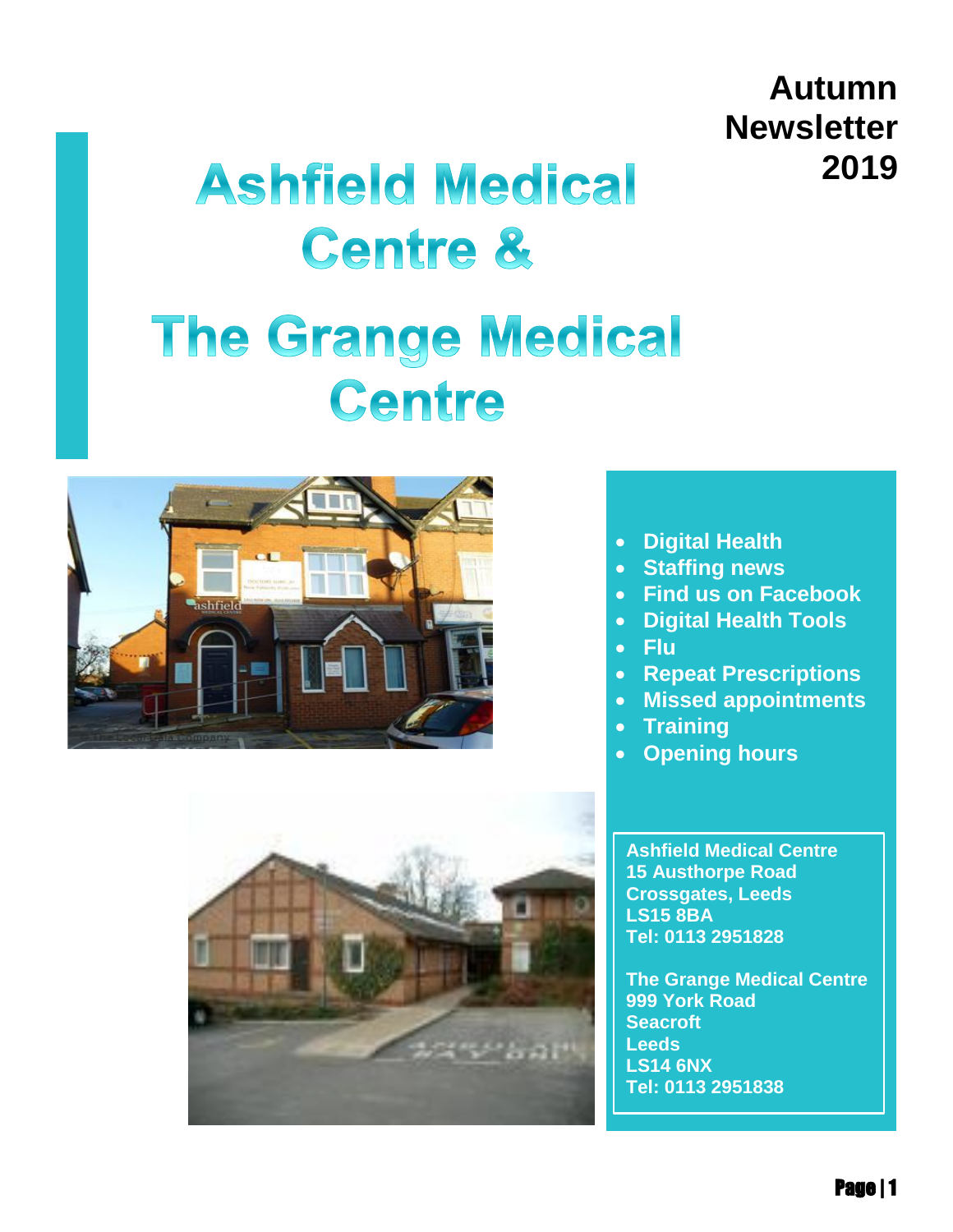# **Digital Health tools Staffing News**

. support your health and wellbeing. These tools can There are a range of digital health tools that can help range from booking GP appointments to self-help techniques for mental health and much more. Here are a few suggestions;

- GP online services Book appointments, order repeat prescriptions and view your medical record online. Ask our reception team to set this up for you.
- Online consultations Use our secure online portal on our website to consult with your GP or ask a general query without having to call the surgery. There is also information about selfreferral services and information about health conditions.
- If you are over 60 and would like to use online services/consultations but you are not sure how to get started. Contact Crossgates Good neighbours scheme for support Tel 0113 260 6565
- There is a wealth of information in our directory of services on our website, along with practice news and regulary updated practice information.

Visit [www.amedicalcentre.co.uk](http://www.amedicalcentre.co.uk/) to access online services and online consultations.

# Find us on<br>**T** Facebook

We now have a Facebook page where you will find to the minute practice news, health alerts, national health awareness campaigns, information about local services and groups. Find us by searching for: **Ashfield and The Grange Medical Centre**

**We are very pleased to have Dr Burnell-Hornby and Dr Carmichael back with us following maternity leave. We were sad to say goodbye to Dr Khoo who was working with us to cover GP maternity leave. Everyone here at the practice wishes her all the best for the future.**

**After 17 years working with the practice, our Practice Nurse and Lead Nurse for Quality, Pam Taylor will be retiring at the end of December. She has been integral in developing our award winning long term conditions management, establishing us as an advanced training practice supporting student nurses and shaping the excellent nursing team we have today. We wish Pam a long and happy retirement.**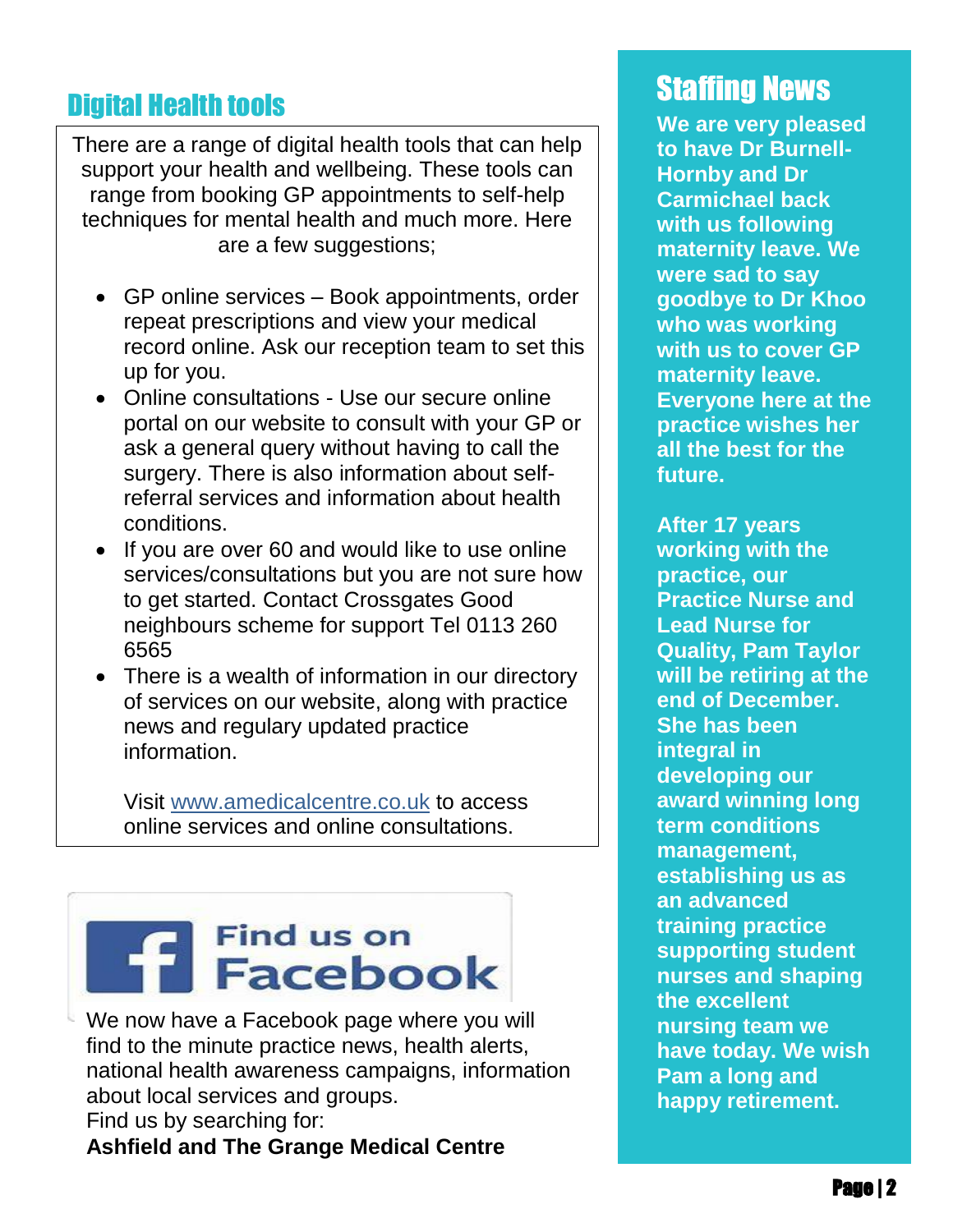

#### *What is flu?*

 Flu is a highly infectious disease with symptoms that come on very quickly. The most common symptoms of flu are fever, chills, headache, aches and pains in the joints and muscles, and extreme tiredness.

#### *What causes flu?*

Flu is caused by influenza viruses that infect the windpipe and lungs. And because it's caused by viruses and not bacteria, antibiotics won't treat it. However, if there are complications from getting flu, antibiotics may be needed.

#### *How do you catch flu?*

When an infected person coughs or sneezes, they spread the flu virus in tiny droplets of saliva over a wide area. These droplets can then be breathed in by other people or they can be picked up by touching surfaces where the droplets have landed. You can prevent the spread of the virus by covering your mouth and nose when you cough or sneeze, and you can wash your hands frequently or use hand gels to reduce the risk of picking up the virus.

#### *How do we protect against flu?*

Flu is unpredictable. The vaccine provides the best protection available against a virus that can cause severe illness. The most likely viruses that will cause flu are identified in advance of the flu season and vaccines are then made to match them as closely as possible.

#### *Am I at increased risk from the effects of flu?*

• pregnant or have a long term condition such as: • a heart problem • a chest complaint or breathing difficulties, including bronchitis, emphysema or severe asthma • a kidney disease • lowered immunity due to disease or treatment (such as steroid medication or cancer treatment) • liver disease • had a stroke or a transient ischaemic attack (TIA) • diabetes • a neurological condition, eg multiple sclerosis (MS), cerebral palsy or learning disability • a problem with your spleen, eg sickle cell disease, or you have had your spleen removed • are seriously overweight (BMI of 40 and above)

### Who should have a flu vaccine?

- everyone aged 65 and over
- everyone under 65 years of age who has a medical condition listed above, including children and babies over six months of age
- all pregnant women, at any stage of pregnancy
- all two- and three- year-old children (provided they were aged two or three years old on 31 August of the current flu season)
- all children in primary school
- everyone living in a residential or nursing home
- everyone who cares for an older or disabled person
- household contacts of anyone who is immunocompromised
- all frontline health and social care workers

#### **Common Myths about flu**

**Myth: Taking daily vitamin C supplements will stop you getting flu.**

*No, There is no evidence to prove this.*

#### **Myth: The Vaccine can give you flu.**

*The injected flu vaccine given to adults contains inactivated flu viruses cannot give you flu. The children's nasal spray flu vaccine contains live but weakened flu viruses that will not give your child flu.*

#### **Myth: I've already had flu. I don't need a flu vaccine.**

*You could go on to catch another strain, so it's recommended you have the vaccine even if you have recently had flu.*